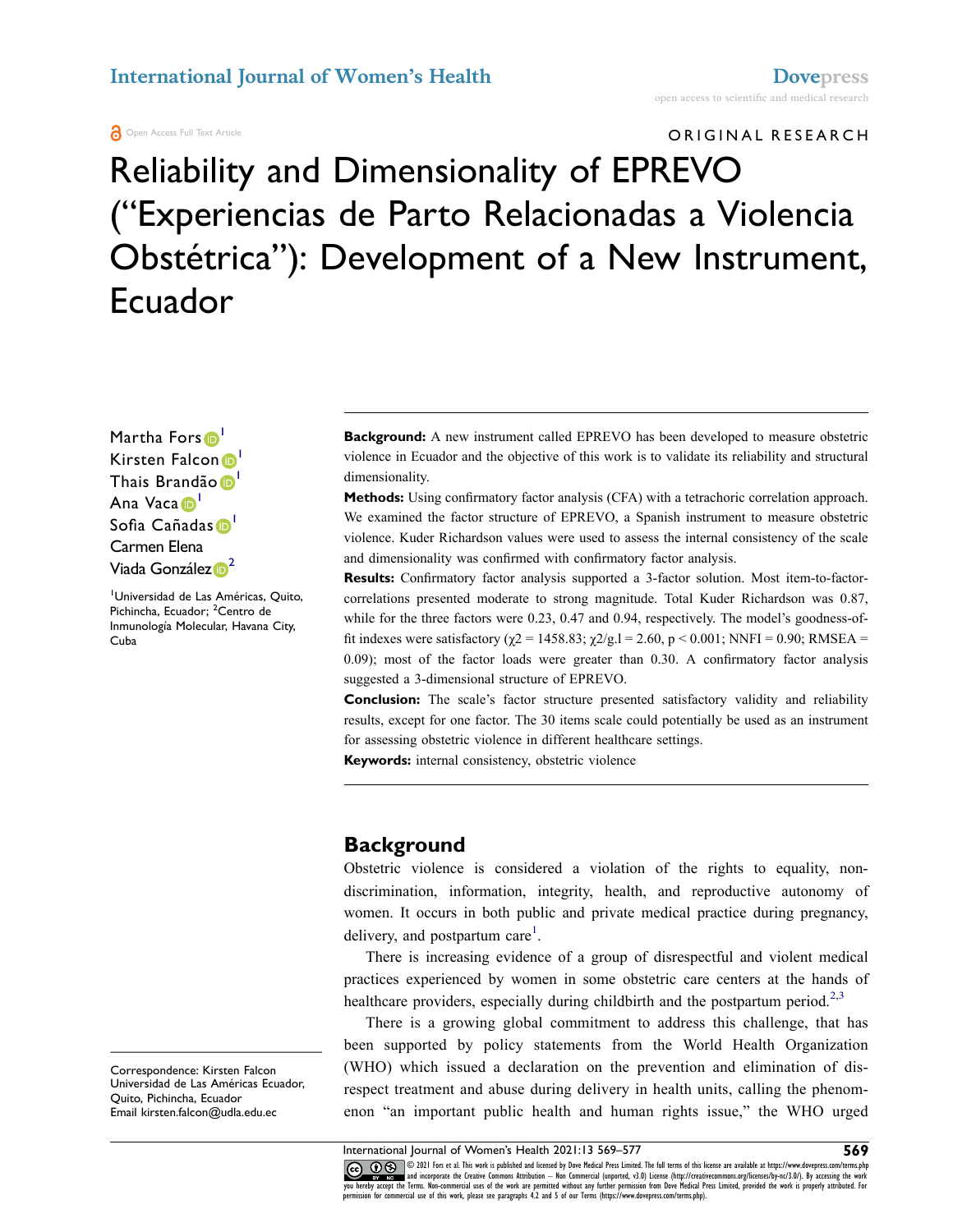<span id="page-1-0"></span>governments and development partners to investigate, recognize and correct maternity care.<sup>[4](#page-8-3)</sup>

Medicalization and pathologizing abuse of natural birth processes have been identified as obstetric violence patterns. Indigenous women and women who live in rural areas are particularly vulnerable to this kind of abuse.<sup>5,[6](#page-8-5)</sup>

<span id="page-1-1"></span>Latin America, where many countries have relatively new human rights-based constitutions and law bodies, has taken the lead in creating legal structures to address this issue. Venezuela was one of the first jurisdictions to create a legal right of action that recognizes obstetric violence. Specifically, it is recognized as a form of gender violence as part of the Organic Law of the Right of Women to a Life Free of Violence.<sup>7</sup>

<span id="page-1-2"></span>In Ecuador, there are demonstrations of obstetric violence in public and private health units, including indiscriminate vaginal touching, caesarean sections without medical reason, routine episiotomies, separation of the newborn from his mother, not offering help to start mater-nal breastfeeding, among others.<sup>[8](#page-8-7),9</sup> The high number of obstetric violence in the country constitutes a serious public health subject that implies individual consequences in the short and long term, these are not only physical but also psychological and social.<sup>[8,](#page-8-7)[10](#page-8-9)</sup>

<span id="page-1-4"></span><span id="page-1-3"></span>In an investigation in Quito $\degree$  where it was reported that 120 women who gave birth for the first time, 62 (51.7%) had an episiotomy. In the second stage of labor, the Kristeller maneuver was performed in 49 (19.4%) of 252 women. Overall, 196 (50.5%) women reported that they were not allowed to participate in early attachment, and 135 (34.8%) reported that they did not receive support for initiating breastfeeding.

In the National Survey on Family Relations and Gender Violence Against Women, ENVIGMU 2019, carried out in Ecuador, the section on obstetric violence questions is included for the first time and it is mentioned that this type of gender violence was not previously considered, due to that this type of violence was "naturalized" or normalized.<sup>11</sup>

Disrespectful and abusive treatment of women in labor might be the result of weaknesses in the health system, including what health providers learn in training and reinforcement at work, as well as various types of prejudice in a society.

These are the reasons why this research team decided to design Experiencias de Parto Relacionadas a Violencia Obstétrica (EPREVO) an instrument to measure obstetric violence in healthcare settings in Ecuador. This questionnaire was developed by a group of medical specialists and nurses and this research is part of the validation process that is undergoing this instrument. The aim of the study is to assess the internal consistency (reliability) and the structural dimensionality of EPREVO.

#### **Methods**

#### Type of Study, Setting and Participants

Observational, cross-sectional validation study. Quantitative, methodological study conducted with a sample of 405 participants from public health institutions of Quito, Ecuador. Women over the age of 18 years old who granted their informed consent to participate were included in the study. All of them were evaluated following a standard protocol consisting in the review of inclusion and exclusion criteria, the process of obtain de consent to participate and the electronic questionnaire application. Information was collected from October 2018 to March 2019. Participant women received assistance in three different types of care setting of the country (public, private and social security).

#### **Ethics**

After receiving written informed consent, participants were informed about the aims, content and duration of the study by research team. They were informed that participation was voluntary, and completion of the study was anonymous. This study was approved by the Ethics committee from the Universidad San Francisco de Quito. We followed STROBE guidelines for the report of this study and this study was conducted in accordance with the Declaration of Helsinki.

## Demographic Variables

The sociodemographic variables that were considered were school education, ethnic group, care setting and type of birth.

#### Measurement Instrument

The questionnaire was designed for this specific study. Obstetric violence was assessed using EPREVO a Spanish questionnaire of 36 items developed by the authors of this paper. The terms chosen for the development of this questionnaire were based on the criteria of Bowser and Hill (2010) who structured seven categories to measure obstetric violence: (1) physical abuse, (2) nonconsented care, (3) non-confidential care, (4) non-dignified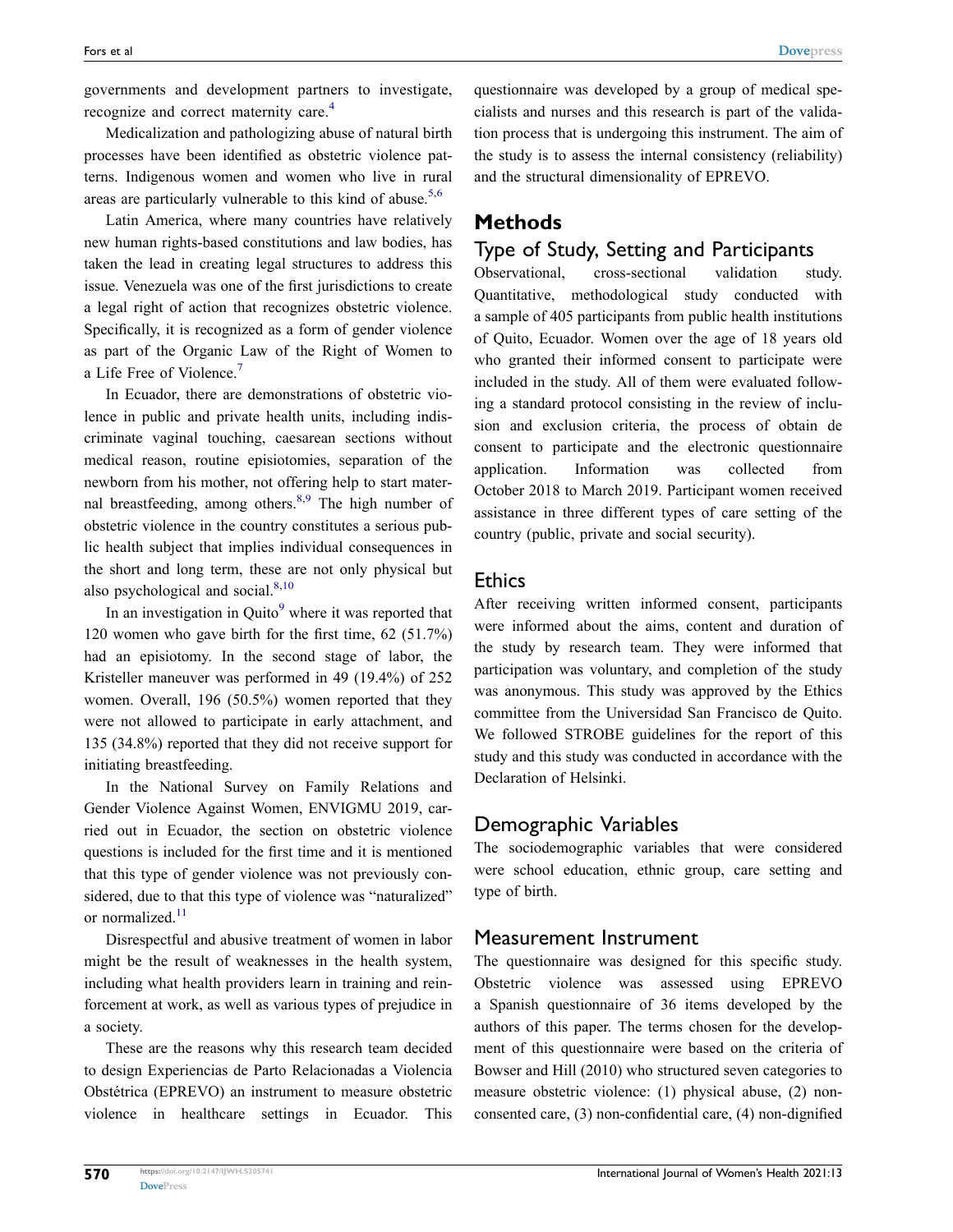care (including verbal abuse), (5) discrimination based on specific patient attributes, (6) abandonment of care, and (7) detention in facilities. The analyses performed by Jewkes and Pen-Kekana (2015) were also taken into account to set the concepts the authors used in EPREVO; these authors problematize and deepen the way of measuring this phenomenon, suggesting grouping them into just 2 dimensions: intentional use of violence — physical abuse and structural disrespect.

EPREVO is based on 3 concepts:

1. Structural negligence: This factor measures the procedures carried out by health personnel who are inserted in an institutional structure that does not meet scientific evidence including physical violence, institutional and intentional oversights (by health personnel). It is comprised of 13 items.

2. Right to information: This factor measures the rights of the women to have information about all the procedures that are carried out with her or her baby. It is comprised of 9 items.

3. Right to presence/Supportive care: This factor measures the woman's right to be accompanied during labor, delivery and postpartum. And the right of both (mother and newborn) to have immediate attachment after birth without complications. It is comprised of 8 items.

This is an instrument validation study measuring the reliability and structural dimensionality of EPREVO items. Most of the items were rated by respondents on a 2-point scale  $(0 = no, 1 = yes)$ .

#### Sample Size

<span id="page-2-0"></span>A sample of 405 women was evaluated to assess the reliability and structural dimensionality of EPREVO questionnaire. The sample met the criteria by Cochran formula more than  $10$  times of questionnaire items.<sup>12</sup> A randomized clustered sampling was carried out to choose the participants healthcare institutes.

## Statistical Analysis

To estimate the internal consistency of the scores, Kuder– Richardson coefficient (KR-20) was calculated on the sample of 405 participants. The values of this indicator above 0.5 show reasonable convergence and it was used as the criteria in the current study.

Structural dimensionality was performed via a confirmatory factor analysis (CFA using tetrachoric correlations). CFA was conducted to determine if the data fit the proposed 3-factor model proposed by the research <span id="page-2-2"></span><span id="page-2-1"></span>team of the current study. CFA was performed using Robust Weighted Least Squares (WLSMV) as the extraction method and with a geomin rotation. This will estimate a tetrachoric correlation matrix for factor extraction. This method was chosen because of the binary format of the items and according to several recommendations for factor analyses in dichotomous variables.<sup>13</sup> Factor solutions ranging from one to three factors were examined. The number of retained factors was determined by inspection of eigen-values considering eigenvalues over one<sup>[14](#page-8-13)</sup> Kaiser–Meyer– Olkin (KMO) index and Bartlett's sphericity test (BTS) were used to assess how adequate the sample size was by CFA. The values expected for the KMO test are between 0.5 and 1 and  $p < 00.5$  for the BTS.<sup>[15](#page-8-14)</sup> Item correlation less than 0.30 was considered weak with poor clinical applicability; between 0.30 and 0.50 was considered moderate; and greater than 0.50 was considered strong (Weinberg, and Abramowitz 2008).

<span id="page-2-4"></span><span id="page-2-3"></span>Chi-square test  $(\gamma_2)$  was used to verify the model's goodness of fit with significance greater than 0.05. Root Mean Square Error of Approximation (RMSEA), with acceptable values equal to or lower than 0.08 and Bentler and Bonett's Non-normed Fit Index (NNFI) were calculated with acceptable values equal to or greater than 0.90.<sup>[16](#page-8-15)</sup> Commonality coefficients were also calculated, values above  $0.6$  were considered satisfactory<sup>[17](#page-8-16)</sup> SPSS version 24.0 and Stata version 14.2 were used to perform data analysis.

## <span id="page-2-5"></span>**Results**

## Socio-Demographic Characteristics

The sample was composed of 405 women: all of them were young adults (aged 18–35 years), age mean of 26.5 with and standard deviation of 4.9. The 62.2% of participants had secondary education (nine years of schooling), and most of the participants identified themselves as Mestizas (82%). Half of them gave birth at a public health institution and the 60% had a vaginal delivery. [Table 1](#page-3-0) presents their socio-demographic characteristics of the sample.

## Internal Consistency (Reliability)

Analysis of item reliability revealed satisfactory internal consistency for the EPREVO questionnaire. For defining the reliability of the current study, Kuder Richardson 20 (KR-20) was used. Total Kuder Richardson value was of 0.82, which reveals good internal consistency, for the first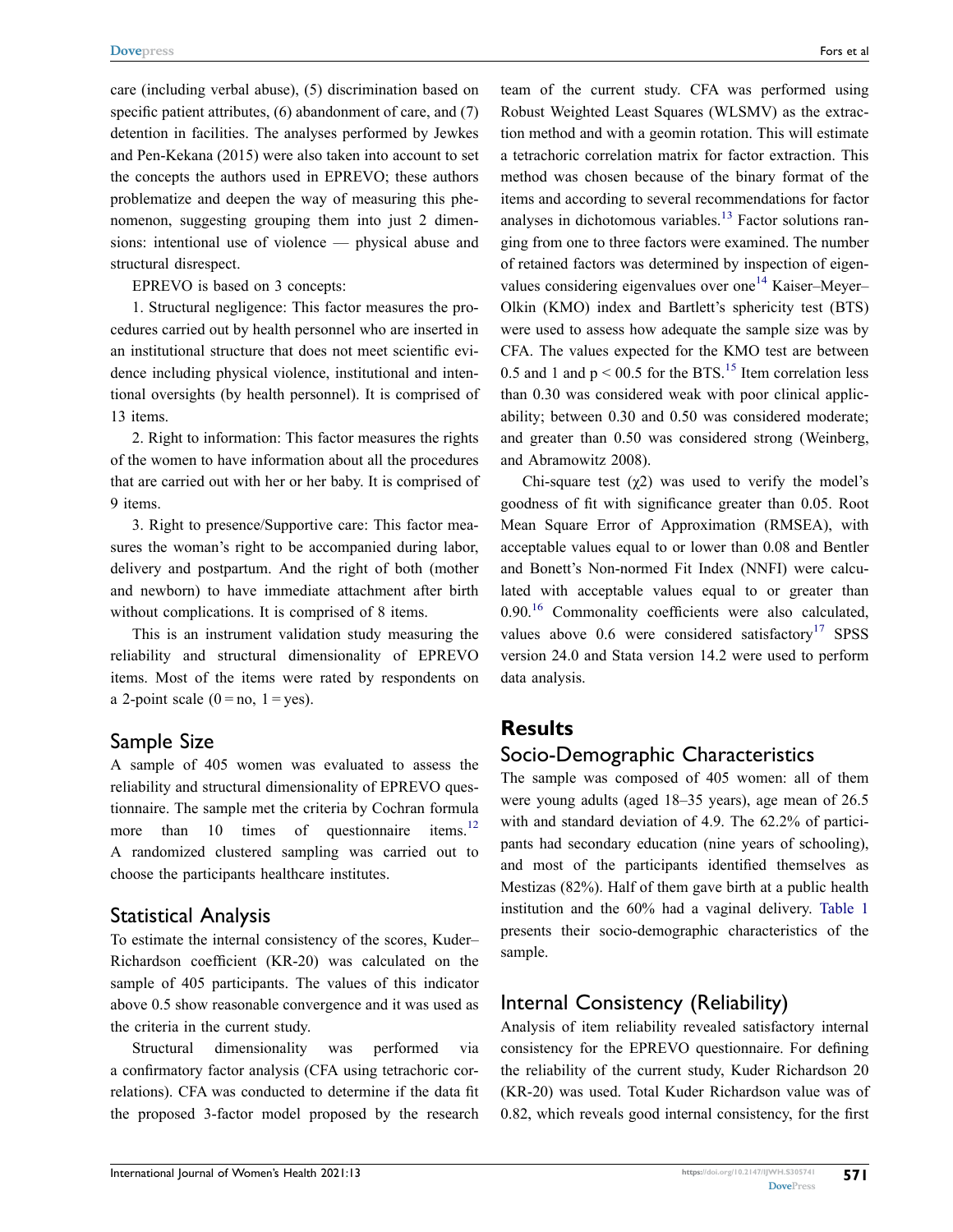|                         | No. | %    |  |  |
|-------------------------|-----|------|--|--|
| <b>Education</b>        |     |      |  |  |
| Primary                 | 49  | 12.1 |  |  |
| Secundary               | 252 | 62.2 |  |  |
| University              | 104 | 25.7 |  |  |
| <b>Ethnic group</b>     |     |      |  |  |
| Afroecuatoriana/Black   | П   | 2.5  |  |  |
| White                   | 3   | 0.7  |  |  |
| Indígenous              | 25  | 6.2  |  |  |
| Mestiza                 | 353 | 87.2 |  |  |
| Montubia                | 6   | 1.5  |  |  |
| Mulata                  | 6   | 1.5  |  |  |
| Other                   |     | 0.2  |  |  |
| <b>Care setting</b>     |     |      |  |  |
| <b>ISSFA</b>            | 5   | 1.2  |  |  |
| <b>ISSPOL</b>           | 6   | 1.5  |  |  |
| Private health facility | 89  | 22.0 |  |  |
| Public health facility  | 221 | 54.6 |  |  |
| Social security         | 84  | 20.7 |  |  |
| <b>Type of Birth</b>    |     |      |  |  |
| Cesarean section        | 162 | 40.0 |  |  |
| Vaginal delivery        | 243 | 60.0 |  |  |

<span id="page-3-0"></span>**Table 1** Socio-Demographic Characteristics of Women Included

factor (Structural negligence) KR-20 was 0.71, for the second (Right to information) it was 0.84 and for the third (Rights to presence/Supportive care) it was of 0.33. The Corrected Item-Total Correlation was low (<0.3) in 14 items. From 0.30 to 0.50, we had 9 items (moderate) and 13 items had strong correlations (more than 0.50). [\(Table 2\)](#page-4-0)

# Structural Dimensionality. Confirmatory Factor Analysis

Bartlett's test for sphericity reported a significant Chisquare value of with  $p=0.001$ , rejecting the null hypothesis that the data correlation matrix was an identity matrix while Kaiser–Meyer–Olkin (KMO), measure of sampling adequacy for the factor analysis was 0.85 within the established limits. These results show good fit of the data matrix to the factor analysis.

CFA was performed upon 36 items and showed that almost all items were distinctively and significantly loaded into respective three factors or dimensions. Factor analysis with cumulative explained variance of 47.7%. Of the 36-initial scale items, 30 had factor loadings of 0.30 or greater. Items were allocated to the factor with the highest load. In this study, we detected items that did not seem to work the same way as the rest, so we suggest deleting six items of the initial scale since they did not weight highly in any of three factors (A criterion was used, and items whose weight was lower than 0.30 were eliminated). The overall fitting results were  $\chi$ 2 = 1458.83;  $\chi$ 2/g.1 = 2.60. p < 0.000; RMSEA = 0.06 and NNFI = 0.90. These results show the model's satisfactory fitting based on adequacy criteria. The presentation of factor loads, and communalities was made according to domains we established [\(Table 3\)](#page-6-0).

The scree plot resulted in three dimensions that explained 47.7% of the total variance, while each presented eigenvalue greater than 1 (11.04, 3.66 and 1.97) and explained 31.55%, 10.47% and 5.63% of the scale's variance, respectively. Extracted components number as determined by the scree plot, percentage of variance explained by each one and number of eigenvalues over one. The analysis suggests retaining 3 factors but with a first factor explaining a major part of the variance. [Figure 1](#page-7-0) showed a clear inflection after the first factor.

#### **Discussion**

The first version of Experiencias de Parto Relacionadas a Violencia Obstétrica (EPREVO) was developed by a group of researchers, who belonged to Universidad de Las Américas, Quito, Ecuador.

A standard approach to defining and measuring mistreatment of women during childbirth, through the development of validated measurement tools, would therefore permit standardized comparisons of prevalence data across settings and over time.<sup>[18](#page-8-17)</sup>

This study has been conducted to verify internal consistency or reliability of the scale's items and the factor structure to meet criteria concerning structural dimensionality with a sample of 405 women. We are reporting a structure that obtained excellent goodness-of-fit index after excluding six items and describing and listing three factors. This questionnaire is composed by 30 items that assess three factors: Structural negligence, Right to information and Right to presence/Supportive care.

We structured our questionnaire with the three categories presented, including the right to information as an important and already worked component of obstetric violence. Different terms have been used to describe the mistreatment during childbirth, such as obstetric violence, disrespect and abuse, and respectful maternity care.<sup>[18](#page-8-17)</sup>

<span id="page-3-1"></span>We also considered internationally researched models in the field of disrespect and abuse.<sup>[18,](#page-8-17)[19](#page-8-18)</sup> Despite the lack of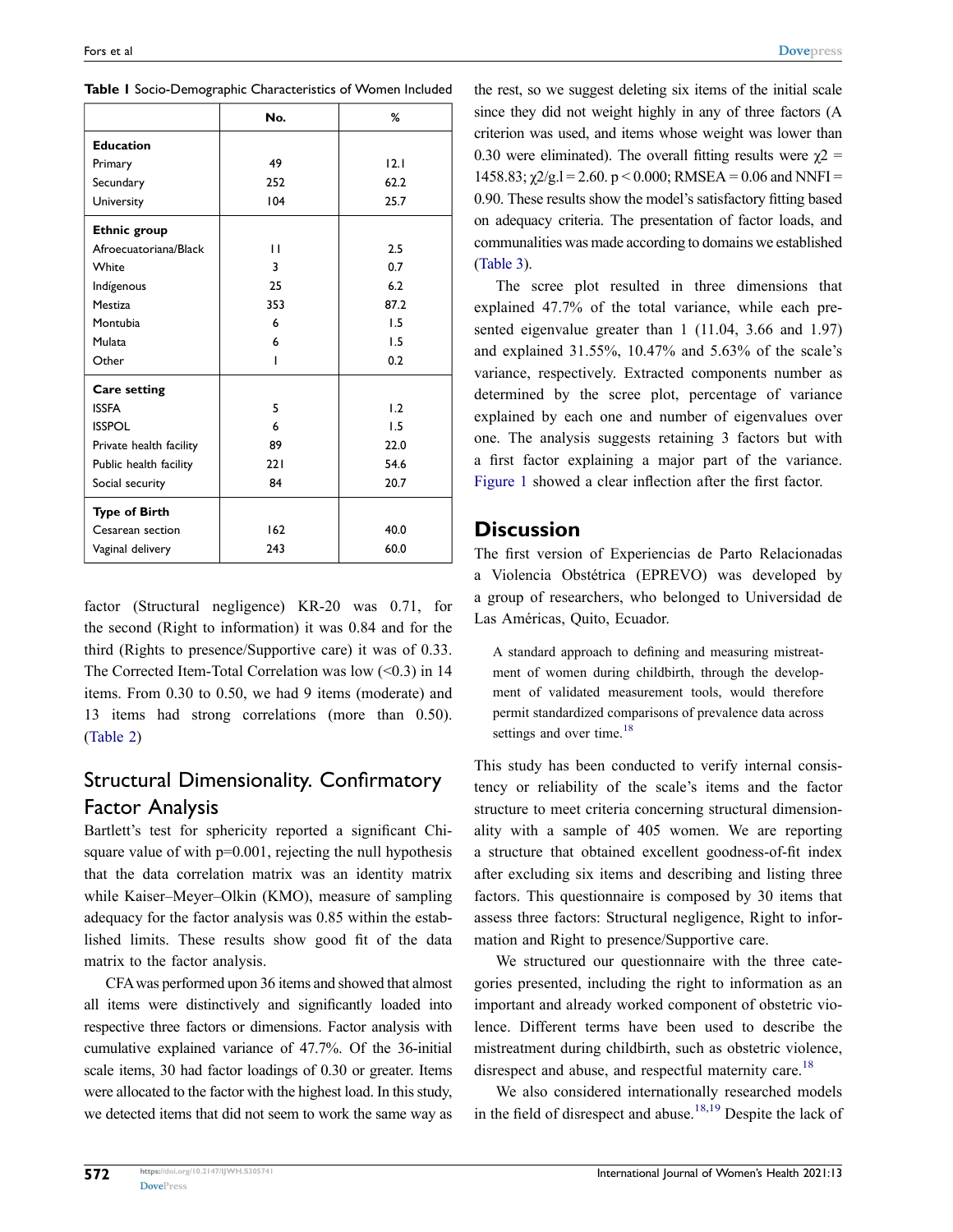#### <span id="page-4-0"></span>**Table 2** Kuder Richardson 20. Item Analysis

| <b>Item</b>                                                                                                                 | *Corrected Item-<br><b>Total Correlation</b> | Kuder Richardson if<br>Item Deleted* |  |
|-----------------------------------------------------------------------------------------------------------------------------|----------------------------------------------|--------------------------------------|--|
| I. Were you tied, immobilized, held by hands, feet, for example, to the bed?                                                | 0.865                                        | 0.782                                |  |
| 2. Genital shaving - pubic hair removal                                                                                     | 0.812                                        | 0.785                                |  |
| 3. Kristeller - Compression of the abdomen at the time of bids between 2 and 3 people, so<br>that the baby leaves           | 0.795                                        | 0.786                                |  |
| 4. Enema - Washing from behind to clean the bowel of stool                                                                  | 0.762                                        | 0.788                                |  |
| 5. Artificial rupture of the membranes - The membranes that cover the baby are broken with<br>a clamp to speed the delivery | 0.720                                        | 0.791                                |  |
| 6. Were you informed why they took your baby away? (after the separation of her baby)                                       | $-0.302$                                     | 0.833                                |  |
| 7. Did you have the option of trying a vaginal birth? (previous Caesarea - 2 years)                                         | $-0.827$                                     | 0.843                                |  |
| 8. Were offered food during labor?                                                                                          | 0.858                                        | 0.792                                |  |
| 9. Were you offered liquid to drink during labor?                                                                           | 0.837                                        | 0.791                                |  |
| 10. Did you authorize your baby to receive another feeding other than breast milk?                                          | $-0.366$                                     | 0.834                                |  |
| 11. Could you be accompanied by one or more people of your choice during labor/cesarean<br>section?                         | 0.485                                        | 0.802                                |  |
| 12. Could you be accompanied by one or more people of your choice during your delivery?                                     | 0.277                                        | 0.810                                |  |
| 13. Could you be accompanied by one or more people of your choice during postpartum?                                        | 0.263                                        | 0.810                                |  |
| 14. Did you have the option of having your baby skin to skin immediately after birth?                                       | 0.337                                        | 0.808                                |  |
| 15. Did you have the option of having your baby in your arms immediately after birth?                                       | 0.228                                        | 0.811                                |  |
| 16. While giving birth, was it possible to choose the position you wanted?                                                  | 0.827                                        | 0.790                                |  |
| 17. During labor was it possible to choose the position you wanted?                                                         | 0.258                                        | 0.810                                |  |
| 18. Were you informed about episiotomy?                                                                                     | 0.556                                        | 0.797                                |  |
| 19. Did you have anesthesia before doing the episiotomy?                                                                    | 0.569                                        | 0.799                                |  |
| 20. Did you have anesthesia to close the episiotomy?                                                                        | 0.499                                        | 0.802                                |  |
| 21. Did you have anesthesia to close perineal tear?                                                                         | 0.335                                        | 0.808                                |  |
| 22. Were you informed of the application of oxytocin?                                                                       | 0.470                                        | 0.802                                |  |
| 23. Were you informed of pubic hair shaving?                                                                                | 0.240                                        | 0.811                                |  |
| 24. Were you informed of the use of Enema?                                                                                  | 0.330                                        | 0.808                                |  |
| 25. Were you informed of the artificial rupture of the pouch?                                                               | 0.421                                        | 0.805                                |  |
| 26. Were you informed about Kristeller procedure?                                                                           | 0.260                                        | 0.810                                |  |
| 27. Number of vaginal touches per person                                                                                    | 0.234                                        | 0.811                                |  |
| 28. Were you informed of the channeling of routes to administer medication                                                  | 0.580                                        | 0.797                                |  |
| 29. Were you given informed consent to authorize caesarean section?                                                         | $-0.903$                                     | 0.858                                |  |
| 30. Did you authorize to be photographed or videotaped?                                                                     | 0.053                                        | 0.814                                |  |
| 31. Have you felt sexually harassed during hospital care by someone working there?                                          | $-0.078$                                     | 0.814                                |  |

(*Continued*)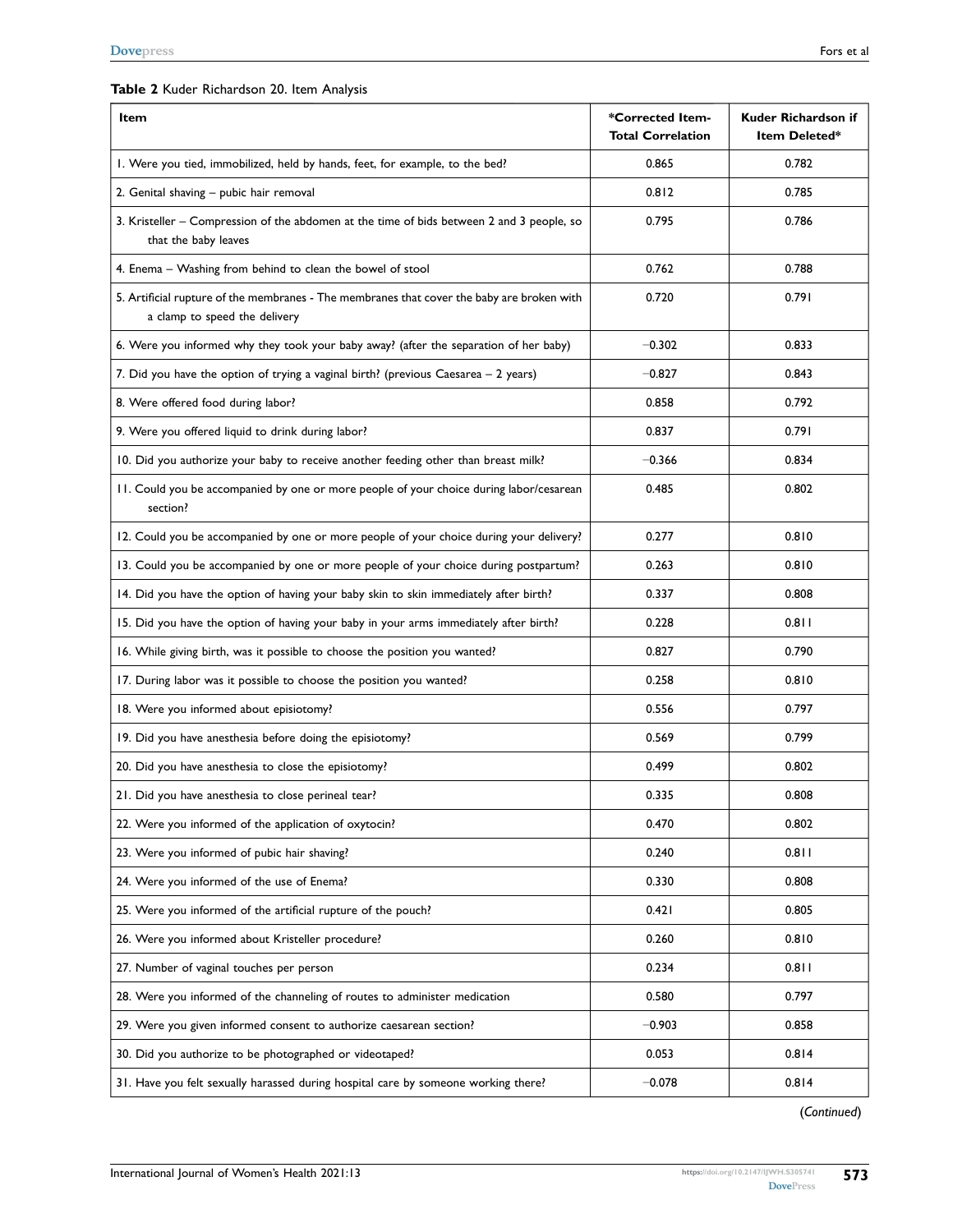#### **Table 2** (Continued).

| Item                                                                                                                                                  | *Corrected Item-<br><b>Total Correlation</b> | Kuder Richardson if<br><b>Item Deleted*</b> |  |
|-------------------------------------------------------------------------------------------------------------------------------------------------------|----------------------------------------------|---------------------------------------------|--|
| 32. During your pregnancy, childbirth or postpartum, did someone from the health staff say<br>anything inappropriate (shouting, threats, humiliation) | $-0.008$                                     | 0.815                                       |  |
| 33. Was it possible to express your emotions during cesarean delivery? (cry, scream)                                                                  | 0.109                                        | 0.814                                       |  |
| 34. Were you offered coat-heating during labor?                                                                                                       | $-0.049$                                     | 0.821                                       |  |
| 35. During labor, were you offered pain control                                                                                                       | 0.259                                        | 0.810                                       |  |
| 36. Were you offered help to start breastfeeding after giving birth?                                                                                  | 0.092                                        | 0.814                                       |  |

**Note**: \*Correlation between each item and the scale score excluding that item.

international consensus on the terminology of this phenomenon discussed by these authors, we prefer to use obstetric violence, as it is used mostly in Latin America since Venezuela enacted the first official law (2007).

In Meijer et al, it is mentioned that the World Health Organization (WHO) and the International Federation of Gynecology and Obstetrics (FIGO) suggested the community participation to protect the right to be informed and the use of informational material as feasible interventions that guarantee the rights of women during the childbirth process. In Ecuador, this right is also regulated in protection laws for public and private institutions. $^{11}$  $^{11}$  $^{11}$ 

There are many ways to identify and measure obstetric violence but we identify these factors as those that can summarize three major user rights abuses within the health system: information and support, which are the rights of any patient and neglect of the institution, which is a structural problem that also includes improper and voluntary actions (bad practices) of health personnel.

KR20 was high (KR20=0.80) for the complete instrument. Validation study findings showed that Structural negligence and Right to information (KR20=0.71 and KR20=0.84) had an excellent internal consistency indicating that the items consistently measure the same latent variable and are thus reliable, while domain Right to presence/ Supportive care had a KR20 of 0.33. This comparatively low internal consistency score for this dimension maybe due to small number of items of the construct. This was acceptable and was considered a good test as KR20 tends to result in more conservative estimates than Cronbach's alpha.<sup>20</sup>

<span id="page-5-1"></span><span id="page-5-0"></span>Most correlations among the items of the 3 factors were from moderate magnitude ( $r = 0.30$  to  $r = 0.50$ ) to strong (more than 0.50) according to Ajzen and Fishbein.<sup>21</sup>

Fit statistics evaluated suggested adequacy of the fit of a three-dimension model. Values of RMSEA and NNFI were considered as acceptable providing confirmation that questions grouped together in the EPREVO questionnaire on conceptual grounds are empirically related.<sup>16</sup>

The p-value of the chi-square test of fit was less than 0.050, which indicates that the observed covariance matrix is statistically significantly different from the expected matrix predicted by the hypothesized model we used.

According to Kubinger, $^{13}$  $^{13}$  $^{13}$  tetrachoric correlations would lead to more content valid results in case of dichotomous variables because factor analysis is based on Pearson correlations which require interval scaled variables.

EPREVO questionnaire includes concepts relating to obstetric violence and all the factors have been identified as factors contributing to assess it. The existence of violations of this type of care, as well as the invisibility of this aspect of violence against women is a significant impediment to the patient's safety, in any institution that provides childbirth care. Likewise, as obstetric violence is a type of gender violence, it is subject to the same variables of inequality and vulnerability towards women, such as socioeconomic factors, age, educational level and sociodemographic aspects analyzed in EPREVO.

Our results suggest a valid measure of the reliability and dimensionality of EPREVO and that three dimension structure fits the data. Nevertheless, there is a need for further investigations of the psychometric properties of the scale, possibly including different age groups and population and a balance in the number of items for each factor.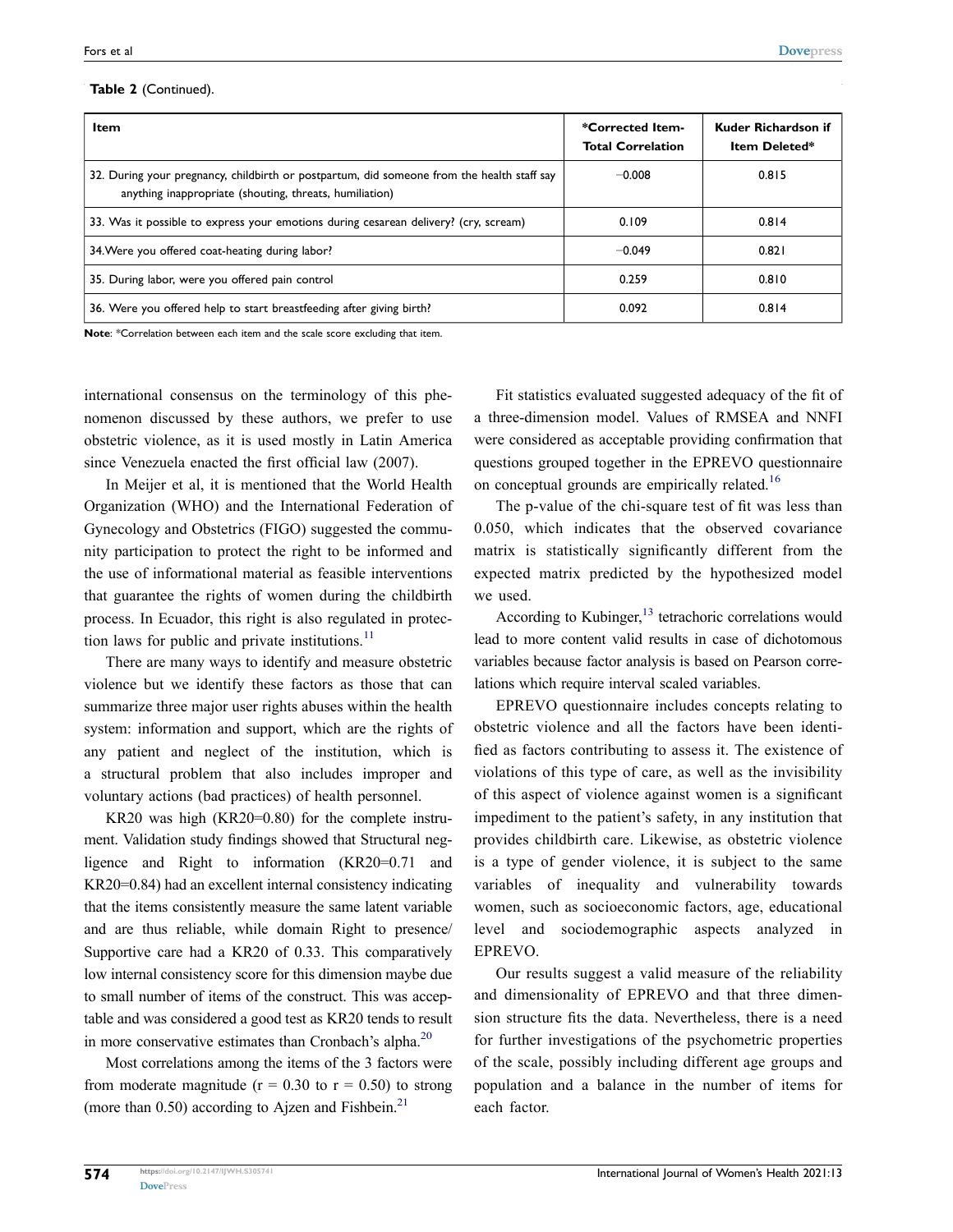#### <span id="page-6-0"></span>**Table 3** Loading Factors in Confirmatory Factor Analysis. Rotated Tetrachoric Matrix

| Items                                                                                                                       | L        | $\mathbf{2}$ | 3        | <b>Communalities</b> |  |  |
|-----------------------------------------------------------------------------------------------------------------------------|----------|--------------|----------|----------------------|--|--|
| Structural negligence                                                                                                       |          |              |          |                      |  |  |
| I. Were you tied, immobilized, held by hands or feet? For example, to the bed?                                              | 0.927    | 0.295        | 0.141    | 0.971                |  |  |
| 2. Genital shaving - pubic hair removal                                                                                     |          | 0.173        | 0.187    | 0.995                |  |  |
| 3. Kristeller – Compression of the abdomen at the time of bids between 2 and 3 people, so that the baby leaves              | 0.933    | 0.145        | 0.160    | 0.987                |  |  |
| 4. Enema – Washing from behind to clean the bowel of stool                                                                  | 0.930    | 0.107        | 0.175    | 0.993                |  |  |
| 5. Artificial rupture of the membranes - The membranes that cover the baby are broken with a clamp to speed the<br>delivery | 0.889    | 0.106        | 0.121    | 0.975                |  |  |
| 6. Did you have anesthesia to close perineal tear?                                                                          |          | $-0.155$     | 0.035    | 0.381                |  |  |
| 7. During giving birth was it possible to choose the position you wanted?                                                   | 0.799    | 0.292        | 0.296    | 0.848                |  |  |
| 8. Were you given informed consent to authorize caesarean section?                                                          | $-0.926$ | $-0.289$     | $-0.138$ | 0.979                |  |  |
| 9. Did you have the option of trying a vaginal birth? (previous Caesarea - 2 years)                                         | $-0.872$ | $-0.259$     | $-0.124$ | 0.836                |  |  |
| 10. Were you offered food during labor?                                                                                     | 0.830    | 0.320        | 0.260    | 0.869                |  |  |
| 11. Were you offered liquid to drink during labor?                                                                          | 0.813    | 0.289        | 0.280    | 0.836                |  |  |
| II. Did you authorize your baby to receive another feeding other than breast milk?                                          | $-0.500$ | 0.093        | $-0.174$ | 0.302                |  |  |
| 12. Number of vaginal touches per person                                                                                    | 0.4680   | 0.114        | 0.005    | 0.471                |  |  |
| Right to information                                                                                                        |          |              |          |                      |  |  |
| 13. Were you informed about episiotomy?                                                                                     | 0.218    | 0.810        | 0.180    | 0.944                |  |  |
| 14. Did you have anesthesia before doing the episiotomy?                                                                    | 0.177    | 0.837        | 0.213    | 0.982                |  |  |
| 15. Did you have anesthesia to suture the episiotomy?                                                                       | 0.126    | 0.778        | 0.224    | 0.947                |  |  |
| 16. Were you informed of pubic hair shaving?                                                                                | 0.080    | 0.499        | $-0.155$ | 0.923                |  |  |
| 17. Were you informed of the use of Enema?                                                                                  | 0.128    | 0.576        | $-0.082$ | 0.946                |  |  |
| 18. Were you informed of the artificial rupture of the pouch?                                                               | 0.311    | 0.463        | 0.057    | 0.903                |  |  |
| 19. Were you informed about Kristeller procedure?                                                                           | 0.106    | 0.509        | $-0.063$ | 0.879                |  |  |
| 20. Were you informed of the administration of medication to accelerate labor? (oxytocin, misoprostol)                      | 0.401    | 0.506        | $-0.148$ | 0.540                |  |  |
| 21. Were you informed of the channeling of routes to administer medication                                                  | 0.538    | 0.508        | $-0.192$ | 0.633                |  |  |
| Rights to presence/supportive care                                                                                          |          |              |          |                      |  |  |
| 22. Were you informed why they took your baby away? (after the separation of her baby)                                      | $-0.247$ | 0.125        | $-0.590$ | 0.732                |  |  |
| 23. Could you be accompanied by one or more people of your choice during labor/cesarean section?                            | 0.373    | $-0.054$     | 0.729    | 0.733                |  |  |
| 24. Could you be accompanied by one or more people of your choice during your delivery?                                     | 0.297    | $-0.237$     | 0.646    | 0.615                |  |  |
| 25. Could you be accompanied by one or more people of your choice during postpartum?                                        | 0.280    | $-0.185$     | 0.423    | 0.352                |  |  |
| 26. Did you have the option of having your baby skin to skin immediately after birth?                                       | 0.313    | $-0.049$     | 0.443    | 0.286                |  |  |
| 27. Did you have the option of having your baby in your arms immediately after birth?                                       | 0.277    | $-0.144$     | 0.621    | 0.876                |  |  |
| 28. During labor was it possible to choose the position you wanted?                                                         | 0.030    | 0.220        | 0.382    | 0.358                |  |  |
| 29. During labor, were you offered pain control                                                                             | 0.004    | 0.241        | 0.446    | 0.337                |  |  |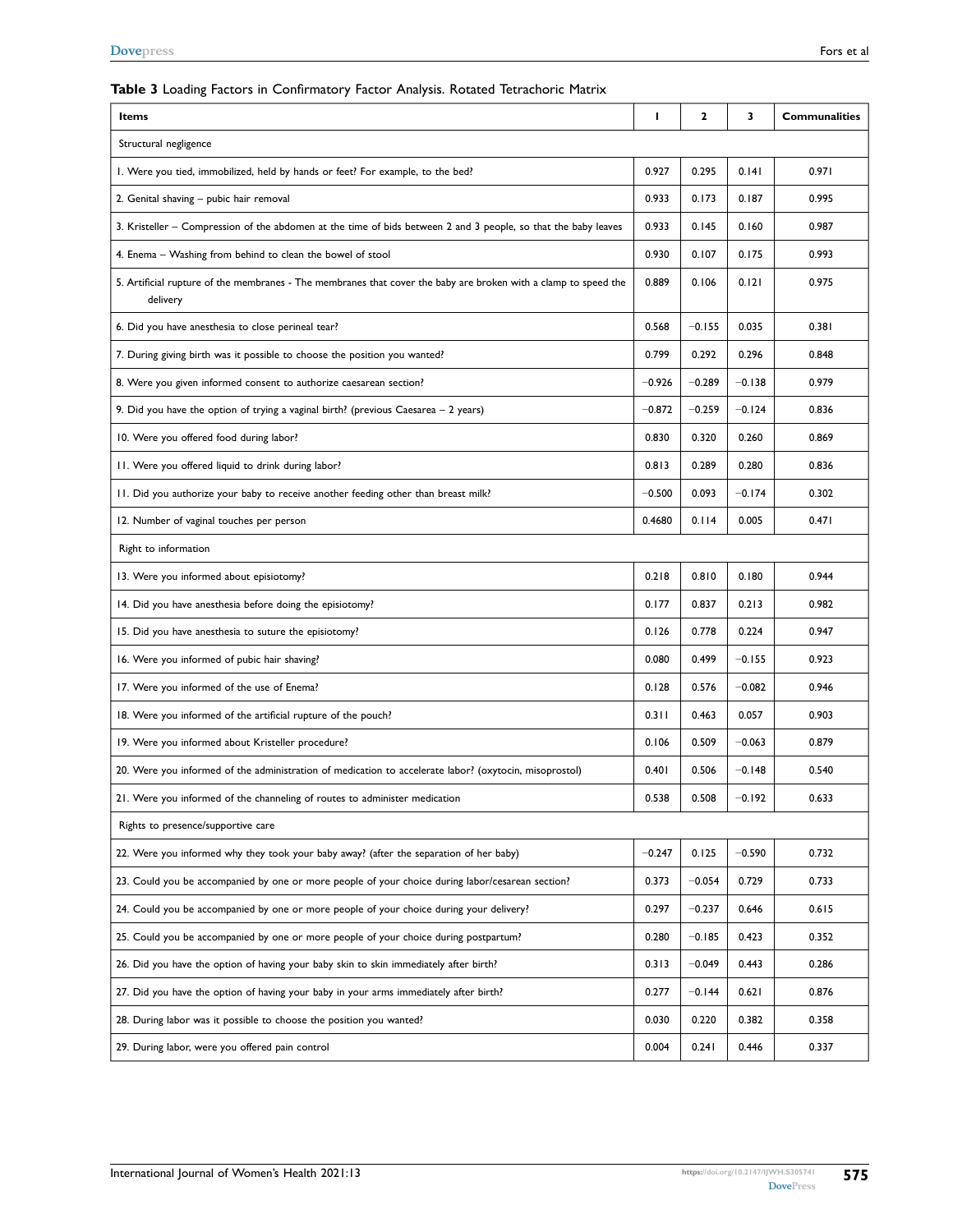<span id="page-7-0"></span>

Figure 1 Factor analysis of the version of EPREVO: scree plot with eigenvalues indicating a 3-factor model.

# **Conclusions**

To date, an Ecuadorian instrument to assess obstetric violence does not exist. The results of this study provide evidence that EPREVO is a reliable and valid instrument for assessing obstetric violence in women. Dimensionality by means of factor analysis indicated that the grouping of items from this questionnaire is three factors. In general, the three-factor models presented satisfactory fit indices, good reliability, and convergent and discriminant validity. It is recommended that further be undertaken in order to confirm this structural model proposed.

#### **Data Sharing Statement**

The datasets used and/or analyzed during the current study are available from the corresponding author on reasonable request.

## **Acknowledgments**

The authors thank all the participants who participated in the study and Universidad de Las Américas for its financial support to perform this investigation.

## **Author Contributions**

All authors made a significant contribution to the work reported, whether that is in the conception, study design, execution, acquisition of data, analysis and interpretation, or in all these areas; took part in drafting, revising or critically reviewing the article; gave final approval of the version to be published; have agreed on the journal to which the article has been submitted; and agree to be accountable for all aspects of the work.".

#### **Funding**

Universidad de Las Américas funded this research.